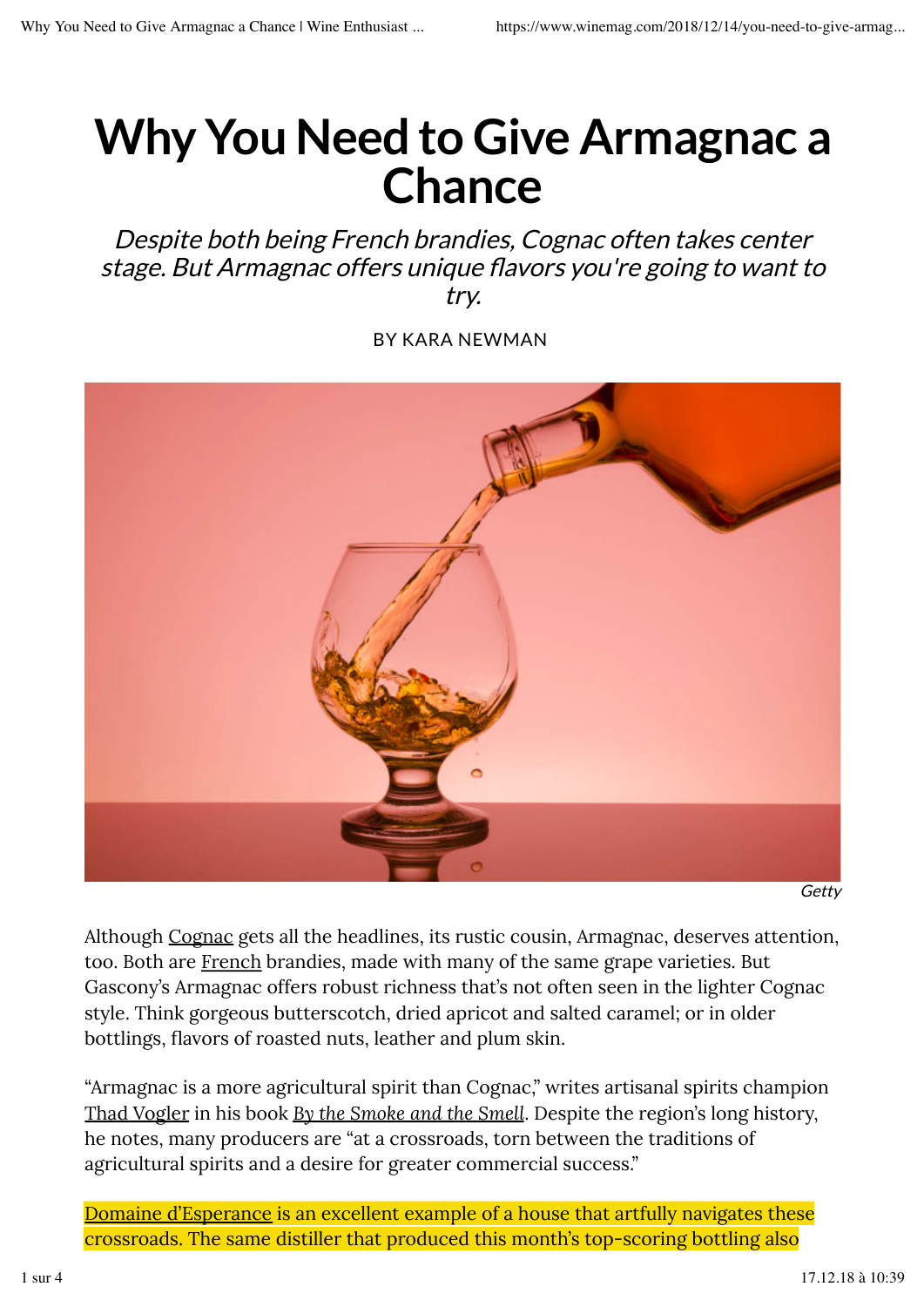recently introduced a sassy, provocative approach to Blanche Armagnac.

A white spirit, minimally aged and intended to compete with vodka as a cocktail mixer, Blanche Armagnac hasn't caught on the way producers had hoped when introduced in 2015. However, Esperance teamed up with Brooklyn-based importer PM Spirits to debut Cobrafire. It's labeled as grape eau de vie, not Blanche Armagnac; stay tuned to see if this emerging style lands with bartenders.

Speaking of Armagnac designations, one notable recent change to the XO category aims to match Cognac: As of April 2018, the minimum age requirement for XO Armagnac was increased from six to 10 years. Other categories remain the same: VS and Trois Etoiles (three stars) are aged between one and three years; VSOP four to nine years; Napoleon six to nine years; and now XO, Hors d' Age and single-vintage bottlings all start at 10 years of age.

Despite these and other changes, Armagnac remains a spirit category that holds fast to its traditional roots.

**Domaine d'Espérance XO Bas-Armagnac (France; PM Spirits, Brooklyn, NY); \$94, 98 points**. The wonderful aroma suggests juicy orchard fruit brushed with vanilla and cocoa. On the supersoft palate, a concentrated cocoa note leads to peach nectar, gingery spice and a delicate curl of orange peel on the finish. Made with a blend of four vintages, the youngest of which was aged 10 years. *abv: 40.7%*

**Jollité VSOP 5 Years Armagnac (France; Saranty Exports, Stamford, CT); \$35, 97 points**. This is exactly what you want a VSOP to be: smooth and balanced, yet lively. Rich vanilla sweetness is enlivened by a hint of fresh apple, finishing with a sprinkle of baking spice. Easy sipping, but not too precious to mix. *abv: 40%*

**Eric Artiguelongue 1974 Bas-Armagnac (France; T. Edward Wine & Spirits, New York, NY); \$128, 97 points**. The aroma shows oak and a hint of fudge. Give this Armagnac some time to open in the glass to coax the most out of this surprisingly light, lively brandy. The first sips show dried fig and baked apple, followed by a cocoa midpalate and finishing long with walnut astringency, hints of baking spice and lemon peel. *abv: 40%*

# **Castarède 1979 Bas-Armagnac (France; 375 Park Avenue Spirits, Louisville, KY); \$169, 96 points**. Look for deep dried-and cooked-fruit aromas: fig, date and baked apple drizzled with caramel. The silky, remarkably light palate shows plum-flesh tartness at first, then dried dates and figs, and finally a long mocha finish accented by cinnamon, clove and orange peel. *abv: 40%*

**Gascony's Armagnac offers robust richness that's not often seen in the ligher Cognac style.**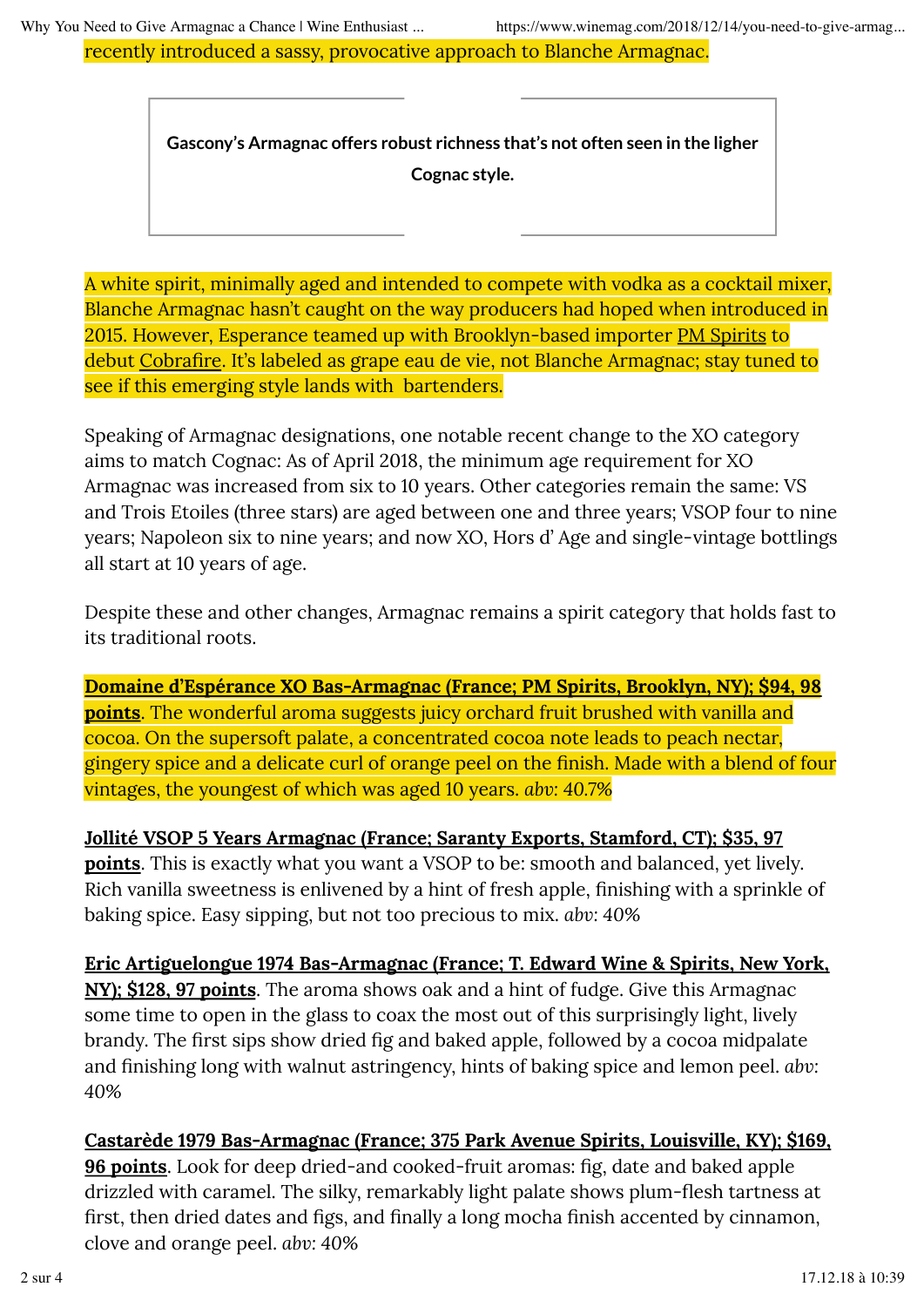**Château de Laubade 1998 Bas-Armagnac (France; Baron Francois, New York, NY); \$150, 95 points**. Blended and bottled in 2018, this 20-year-old Armagnac, made from a blend of Baco and Colombard grapes melds rich vanilla, maple and brown sugar with a drying blast of fiery spice, notably allspice, ginger and cayenne heat, plus lemon peel. Adding water releases some of the tannic grip and adds a creaminess that reads as lemon custard or vanilla cream pie. *abv: 52.1%*

## **Domaine d'Aurensan 20 Year Armagnac (France; PM Spirits, Brooklyn, NY); \$202, 95 points**. Think cinnamon, butter, thick maple syrup and warm, concentrated toffee on nose and palate. Drying oak, walnut and cinnamon tones accent the long finish. *abv: 42.5%*

**Janneau XO Armagnac (France; Sazerac, Chicago, IL); \$68, 94 points**. Rich, comforting caramel and toffee aromas warm the nose. The palate is a bit lighter than the aromas suggest but still rewards with rounded vanilla, cocoa and espresso, fading into nutmeg and mouthwatering lemon peel brightness. *abv: 40%*

# **Joÿ VSOP Armagnac (France; H. Mercer Imports, Culver City, CA); \$40, 93 points**.

Deep amber in the glass, the sweet aromas suggest honey, maple, vanilla and oak. The remarkably light, silky palate shows oak, vanilla and a hint of cocoa powder. Most of the flavor is on the mouthwatering, exceedingly long finish, echoing with baking spice and vanilla. *abv: 40%*

**Baron de Lustrac XO 25 Years Limited Edition Bas-Armagnac (France; CVI Brands, San Carlos, CA); \$80, 92 points**. A light tawny hue in the glass, look for maple, oak and brown sugar aromas in this brandy. The light palate opens with a distinct mocha note, finishing with brown sugar sweetness, nutmeg and peppery spice. A racy, mouthwating hint of lemon peel lends astringency. *abv: 42.4%*

# **Other Brandies**

# **Cobrafire Eau de Vie de Raisin (France; PM Spirits, Brooklyn, NY); \$52, 90 points**. Technically, this is classified as "eau de vie de raisin," not Armagnac Blanche. It's still a dynamic sip: a fleeting peach note subsides into green apple and plum skin, finishing with white pepper, honeysuckle and plenty of cobra-like bite. *abv: 51.37%*

# **Marquis de Papolle Blanche d'Armagnac (France; Columbus Wine & Spirits,**

**Amityville, NY); \$55, 88 points**. Showing a very pale straw hue, this blanche has a

distinctly floral aroma. The complex, brisk palate opens with vanilla, leads to a white floral midpalate and finishes with a brush of nutmeg. Made from 100% Ugni Blanc grapes, and aged three months in stainless steel. *abv: 40%*

### **ALSO FEATURED**